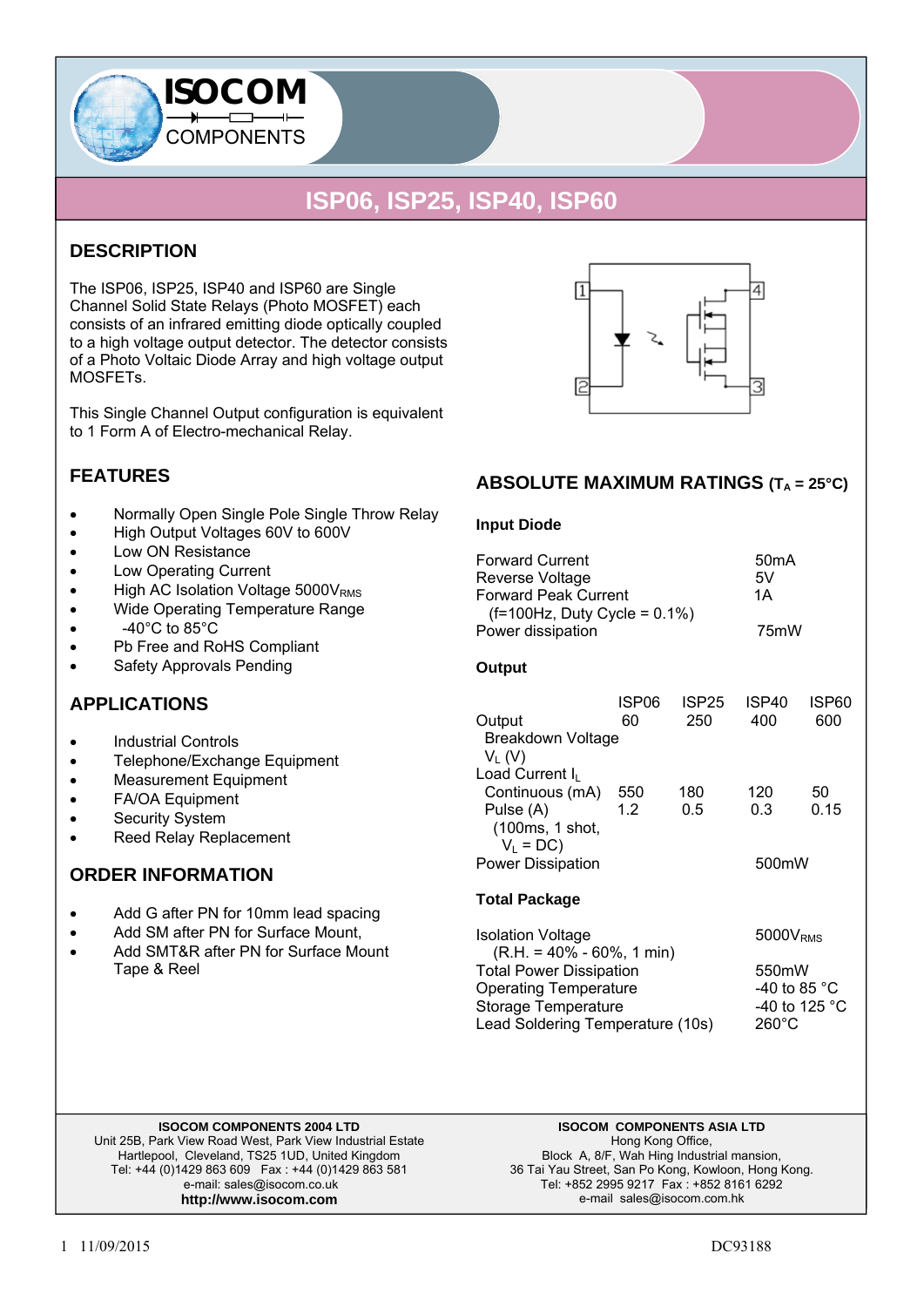

### **Truth Table**

| <b>Input</b> | Output      |
|--------------|-------------|
| ON           | CLOSE       |
| OFF.         | <b>OPEN</b> |

**ISOCOM** 

COMPONENTS

## **ELECTRICAL CHARACTERISTICS (TA = 25°C unless otherwise specified)**

### **INPUT**

| <b>Parameter</b>       | Symbol         | <b>Test Condition</b> | Min | Typ. | <b>Max</b> | <b>Unit</b> |
|------------------------|----------------|-----------------------|-----|------|------------|-------------|
| <b>Forward Voltage</b> | $V_{\rm E}$    | $I_F = 10mA$          |     | 1.18 | 1.5        |             |
| <b>Reverse Current</b> | 1 <sub>R</sub> | $V_{R} = 5V$          |     |      |            | μA          |

### **OUTPUT**

| <b>Parameter</b>             | <b>Symbol</b>     | <b>Test Condition</b>                 | Min | Typ. | <b>Max</b>   | Unit    |
|------------------------------|-------------------|---------------------------------------|-----|------|--------------|---------|
| Off State<br>Leakage Current | I <sub>leak</sub> | $I_F = 0$ mA, $V_L = Max$             |     |      | $\mathbf{1}$ | $\mu A$ |
| On Resistance                | $R_{d(ON)}$       | $I_F = 10$ mA, $I_L = Max$ , $t = 1s$ |     |      |              | Ω       |
|                              |                   | ISP <sub>06</sub>                     |     | 0.7  | 2.5          |         |
|                              |                   | ISP25                                 |     | 6.5  | 15           |         |
|                              |                   | <b>ISP40</b>                          |     | 20   | 30           |         |
|                              |                   | ISP <sub>60</sub>                     |     | 40   | 70           |         |
| <b>Output Capacitance</b>    | $C_{\text{out}}$  | $V_L = 0V$ , $f = 1MHz$               |     |      |              | pF      |
|                              |                   | ISP <sub>06</sub>                     |     | 85   |              |         |
|                              |                   | ISP25                                 |     | 60   |              |         |
|                              |                   | <b>ISP40</b>                          |     | 45   |              |         |
|                              |                   | ISP <sub>60</sub>                     |     | 30   |              |         |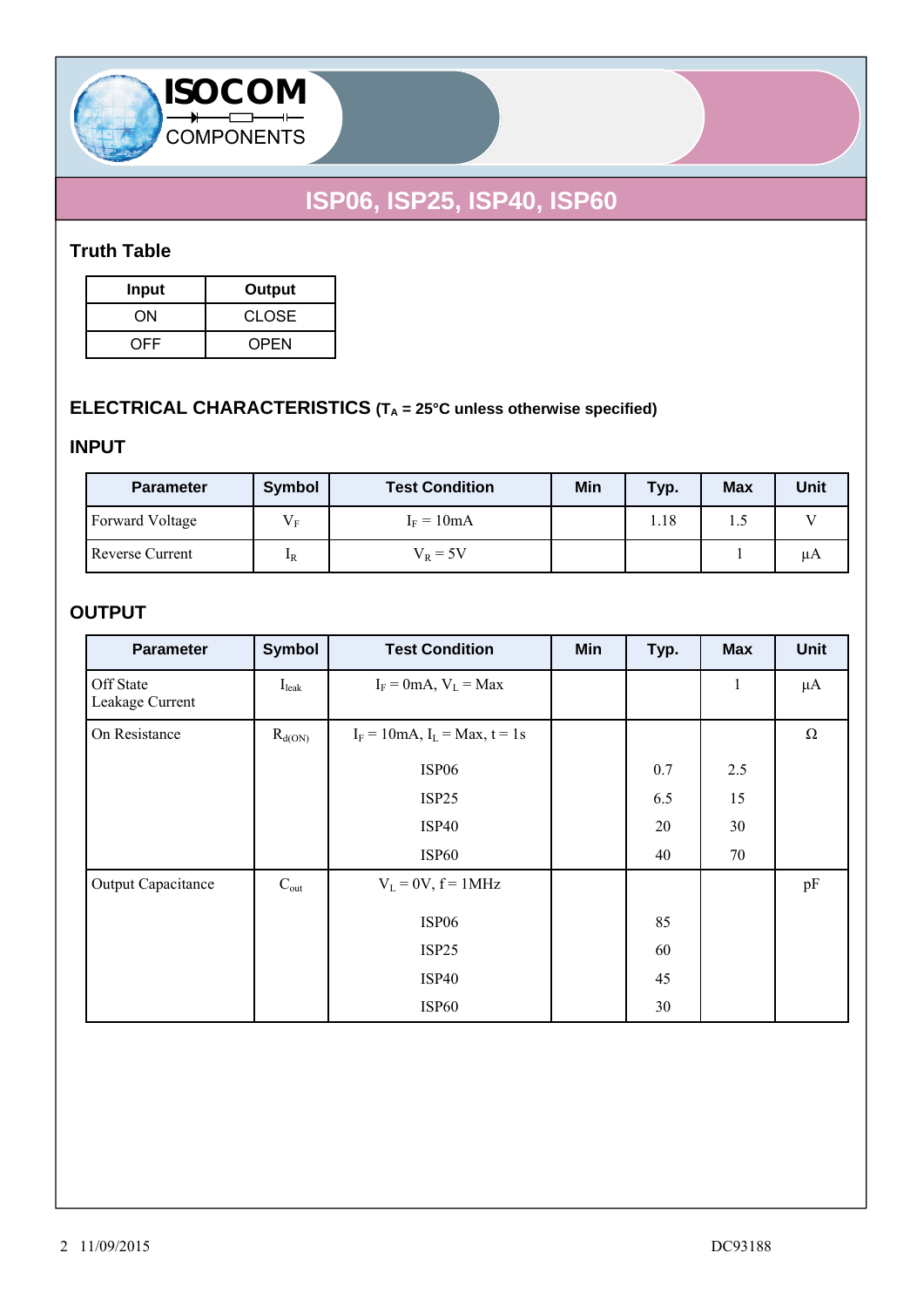

# **ELECTRICAL CHARACTERISTICS (TA = 25°C unless otherwise specified)**

### **COUPLED**

**ISOCOM** 

COMPONENTS

| <b>Parameter</b>               | <b>Symbol</b> | <b>Test Condition</b>                          | Min                | Typ. | <b>Max</b>     | <b>Unit</b> |
|--------------------------------|---------------|------------------------------------------------|--------------------|------|----------------|-------------|
| <b>LED</b><br>Turn On Current  | $I_{F(on)}$   | $I_L = Max$                                    |                    | 2.5  | 5              | mA          |
| <b>LED</b><br>Turn Off Current | $I_{F(off)}$  | $I_L = Max$                                    | 0.4                | 2.5  |                | mA          |
| Turn On Time                   | $T_{on}$      | $I_F = 10$ mA, $I_L = Max$ , $R_L = 200\Omega$ |                    |      |                | ms          |
|                                |               | ISP <sub>06</sub>                              |                    | 1.4  | $\mathfrak{Z}$ |             |
|                                |               | ISP25                                          |                    | 1.2  | 3              |             |
|                                |               | <b>ISP40</b>                                   |                    | 0.4  | 3              |             |
|                                |               | <b>ISP60</b>                                   |                    | 1.4  | $\overline{3}$ |             |
| Turn Off Time                  | $T_{\rm off}$ | $I_F = 10$ mA, $I_L = Max$ , $R_L = 200\Omega$ |                    |      |                | ms          |
|                                |               | ISP <sub>06</sub>                              |                    | 0.05 | 0.5            |             |
|                                |               | ISP25                                          |                    | 0.05 | 0.5            |             |
|                                |               | <b>ISP40</b>                                   |                    | 0.05 | 0.5            |             |
|                                |               | ISP <sub>60</sub>                              |                    | 0.05 | 0.5            |             |
| <b>Isolation Resistance</b>    | $R_{I-O}$     | $V_{I-O}$ = 500VDC                             | $5 \times 10^{10}$ |      |                | $\Omega$    |
| <b>Isolation Capacitance</b>   | $C_{I-O}$     | $V = 0V$ , $f = 1MHz$                          |                    | 1.5  |                | pF          |

### **Turn on / Turn off Time**

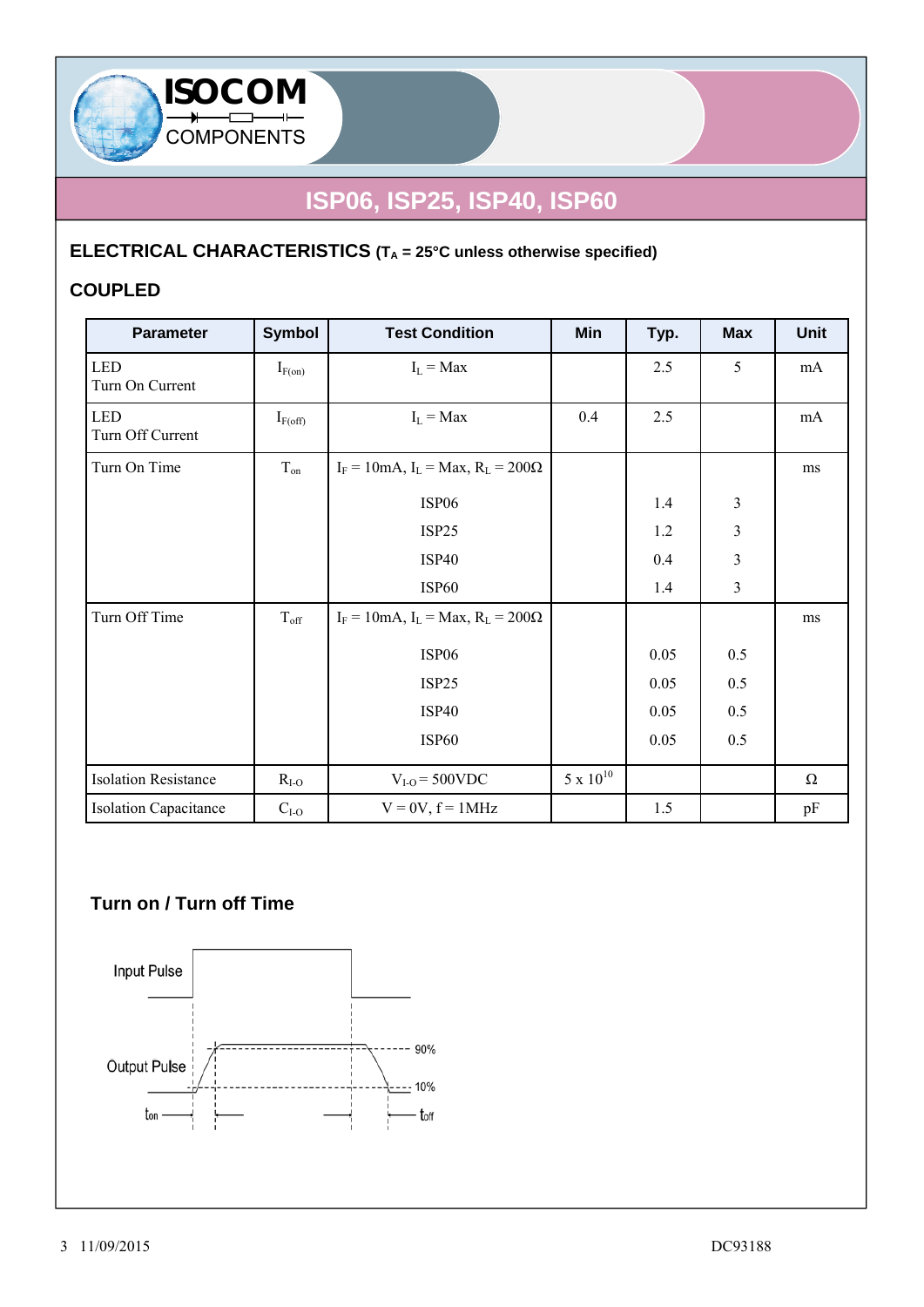



**Fig 1a Load Current vs Ambient Temperature Fig 1b Load Current vs Ambient Temperature**









**Fig 2a On Resistance vs Ambient Temperature Fig 2b On Resistance vs Ambient Temperature**



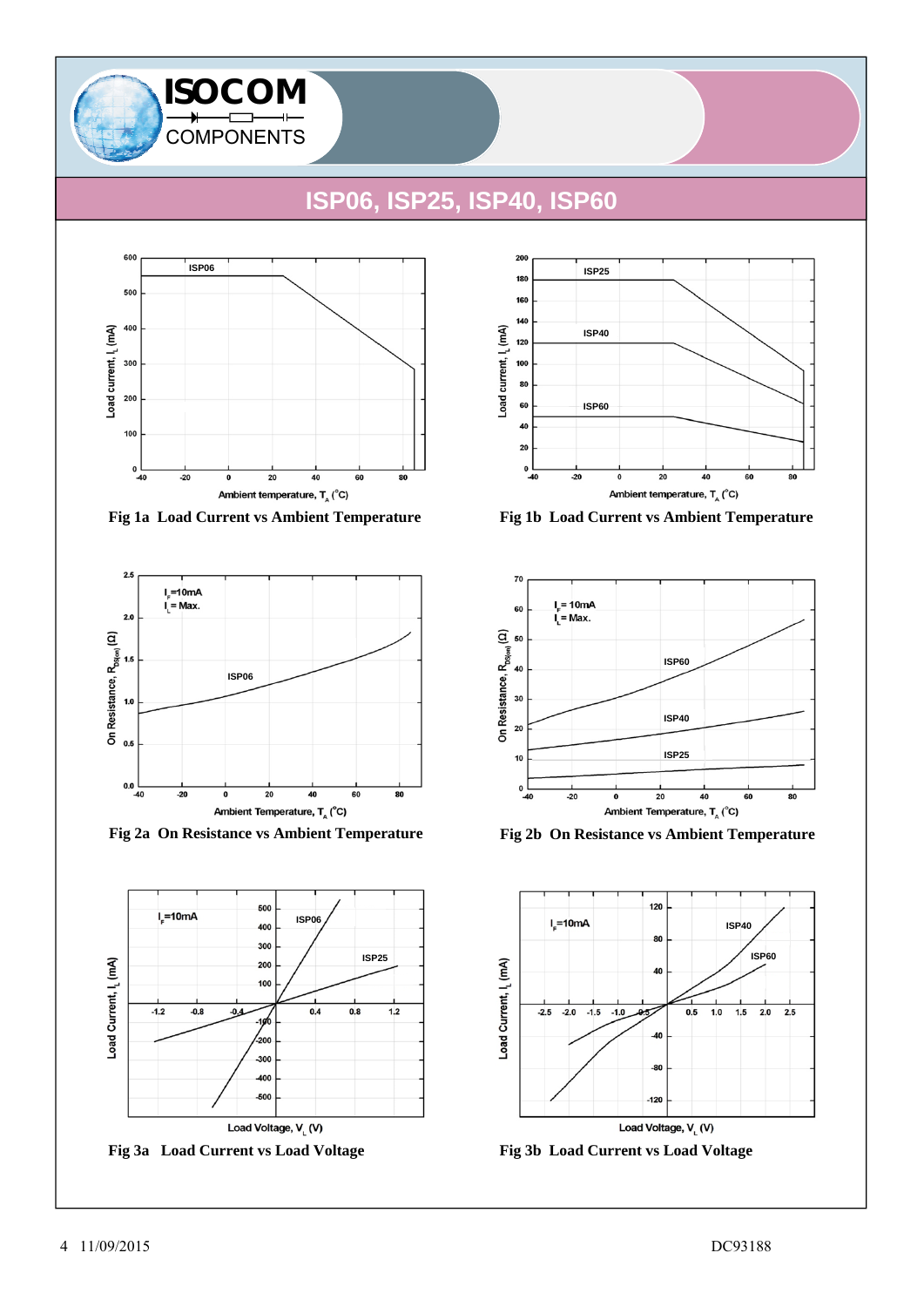







**Fig 6a Turn On Time vs LED Forward Current Fig 6b Turn On Time vs LED Forward Current**









**Fig 8 Switching Time vs Ambient Temperature**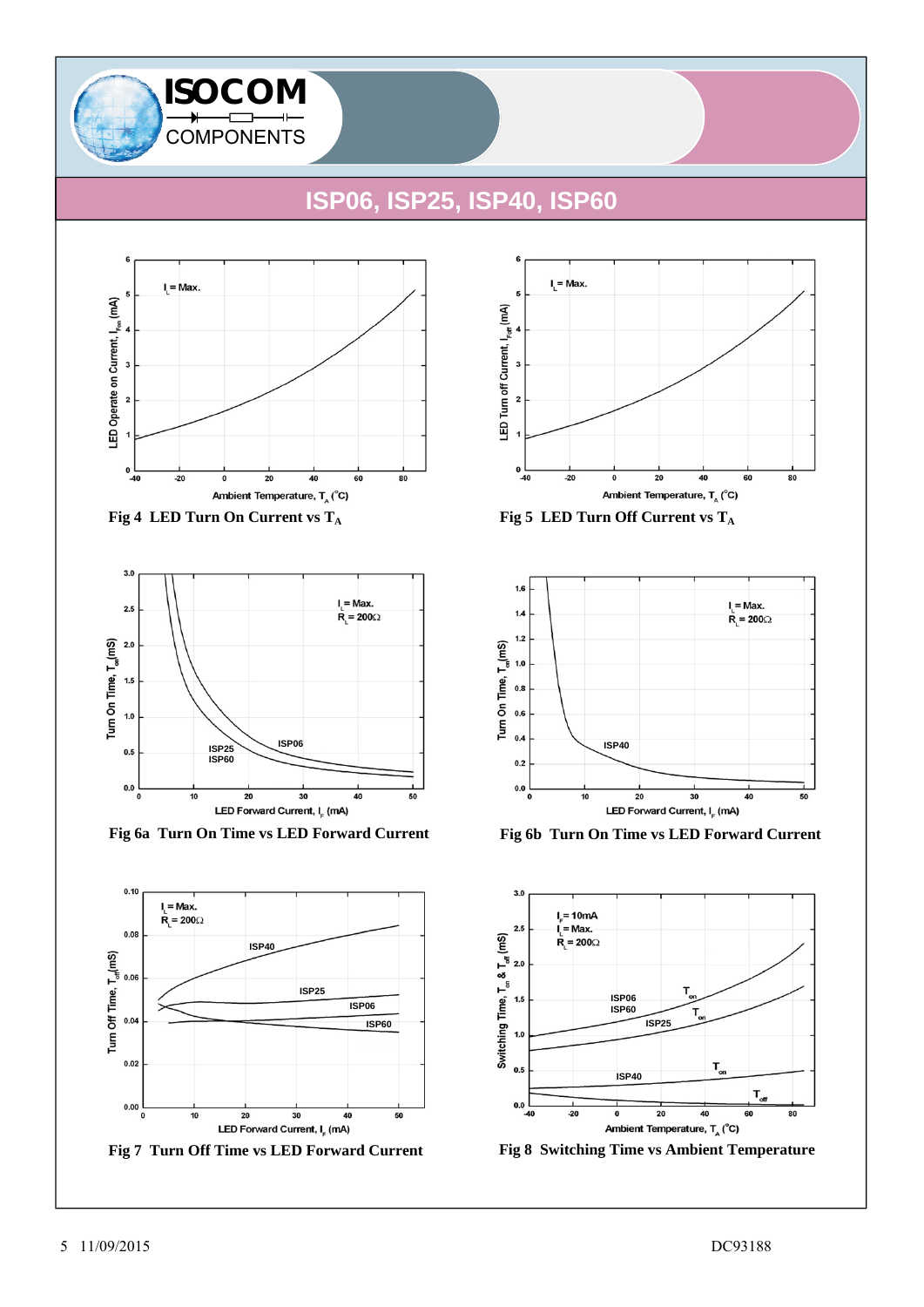





**Fig 11 Output Capacitance vs Applied Voltage**



Fig 9 LED Dropout Voltage vs T<sub>A</sub> Fig 10 Off State Leakage Current vs Load Voltage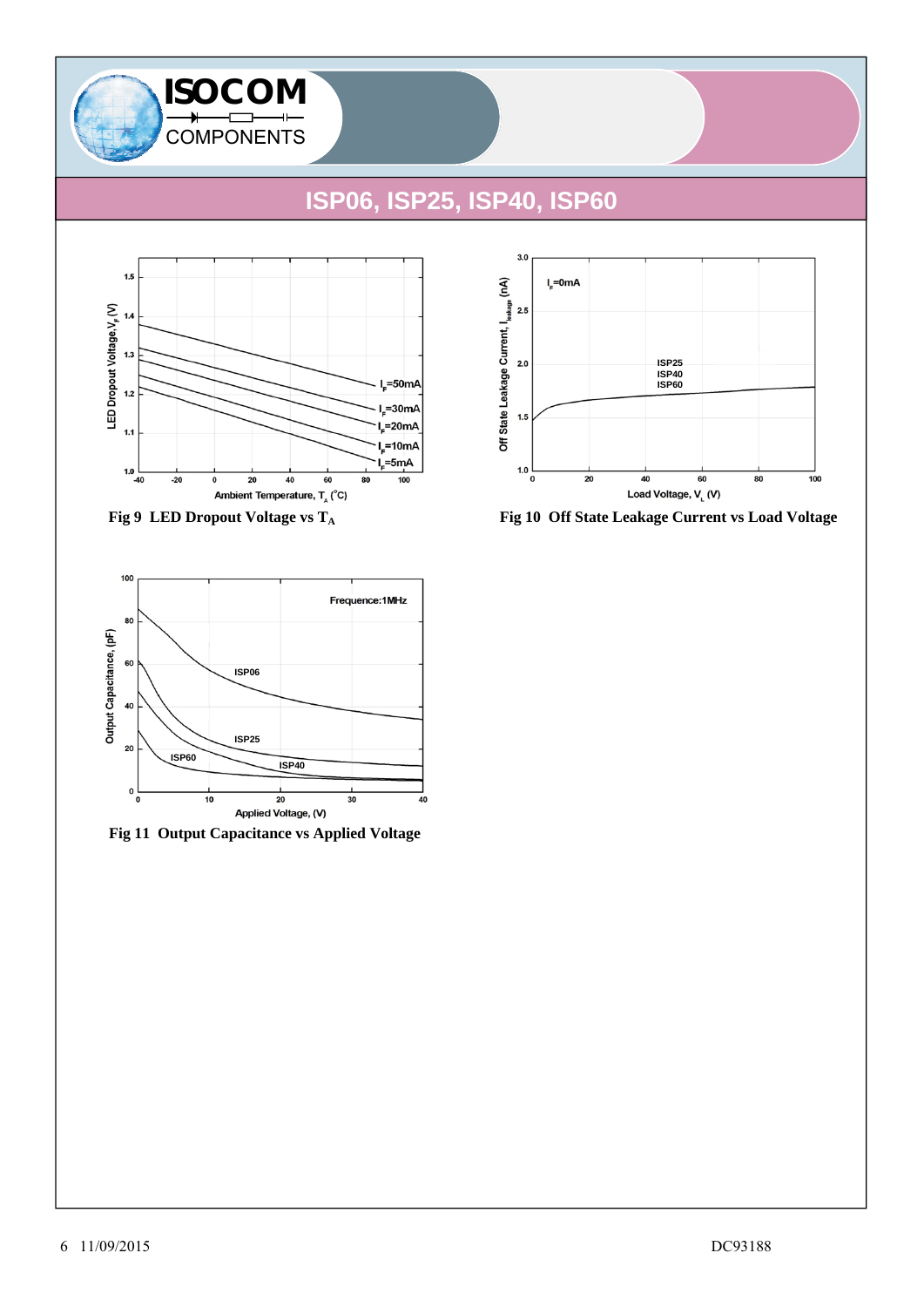

### **ORDER INFORMATION**

| ISP06, ISP25, ISP40, ISP60 |                                                   |                           |                         |  |  |
|----------------------------|---------------------------------------------------|---------------------------|-------------------------|--|--|
| <b>After PN</b>            | ΡN                                                | <b>Description</b>        | <b>Packing quantity</b> |  |  |
| None                       | ISP06, ISP25, ISP40, ISP60                        | Standard DIP4             | 100 pcs per tube        |  |  |
| G                          | ISP06G, ISP25G,<br>ISP40G, ISP60G                 | 10mm Lead Spacing         | 100 pcs per tube        |  |  |
| <b>SM</b>                  | ISP06SM, ISP25SM,<br>ISP40SM, ISP60SM             | Surface Mount             | 100 pcs per tube        |  |  |
| SMT&R                      | ISP06SMT&R, ISP25SMT&R,<br>ISP40SMT&R, ISP60SMT&R | Surface Mount Tape & Reel | 1000 pcs per reel       |  |  |

### **DEVICE MARKING**



 ISP06 denotes Device Part Number (ISP06 is used as example) *I* denotes Isocom<br>
Y denotes 1 digit Y Y denotes 1 digit Year code<br>WW denotes 2 digit Week code denotes 2 digit Week code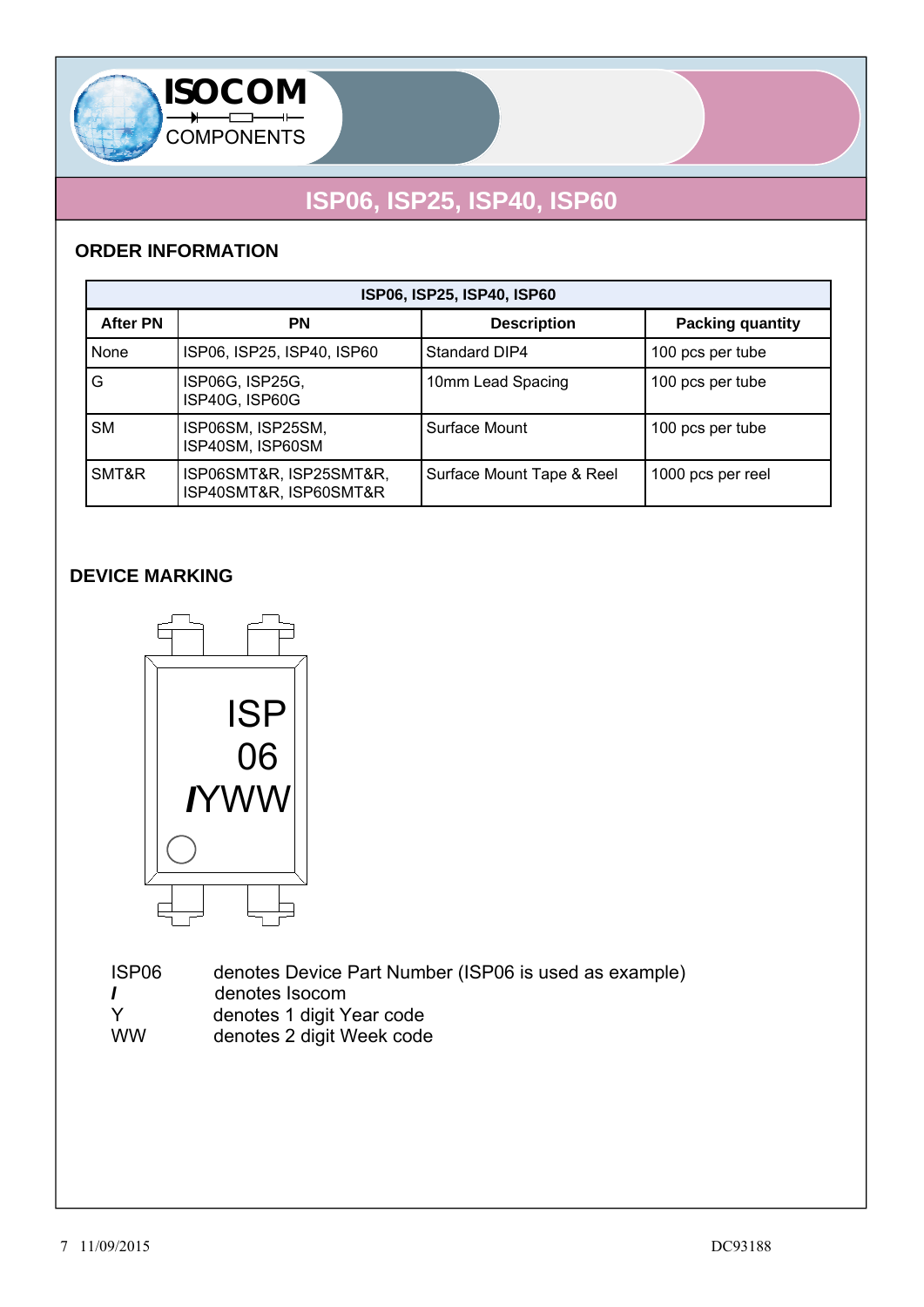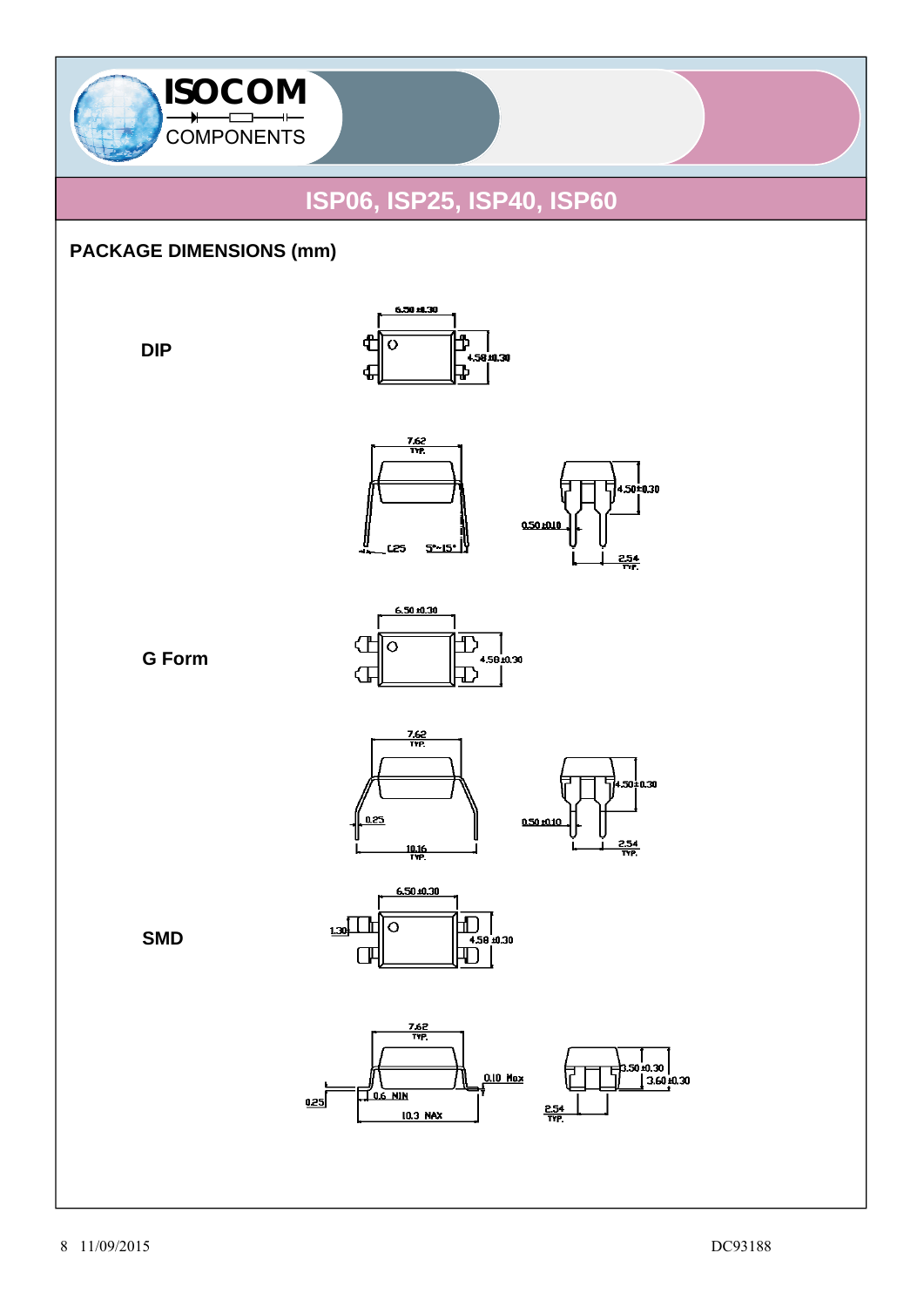

## **RECOMMENDED PAD LAYOUT FOR SMD (mm)**



## **TAPE AND REEL PACKAGING**



Direction of feed from reel

 $\Box$ 

| Dimension No.  | A              | в              | Do             | D <sub>1</sub> | Е              | F              |
|----------------|----------------|----------------|----------------|----------------|----------------|----------------|
| Dimension (mm) | $10.4 \pm 0.1$ | $4.55 \pm 0.1$ | $1.5 \pm 0.1$  | $1.5 \pm 0.05$ | $1.75 \pm 0.1$ | $7.5 \pm 0.1$  |
| Dimension No.  | Po             | P <sub>1</sub> | P <sub>2</sub> |                | W              | Κ              |
| Dimension (mm) | $4.0{\pm}0.1$  | $12.0 \pm 0.1$ | $2.0 + 0.1$    | $0.33 + 0.1$   | $16.0 + 0.3/$  | $4.55 \pm 0.1$ |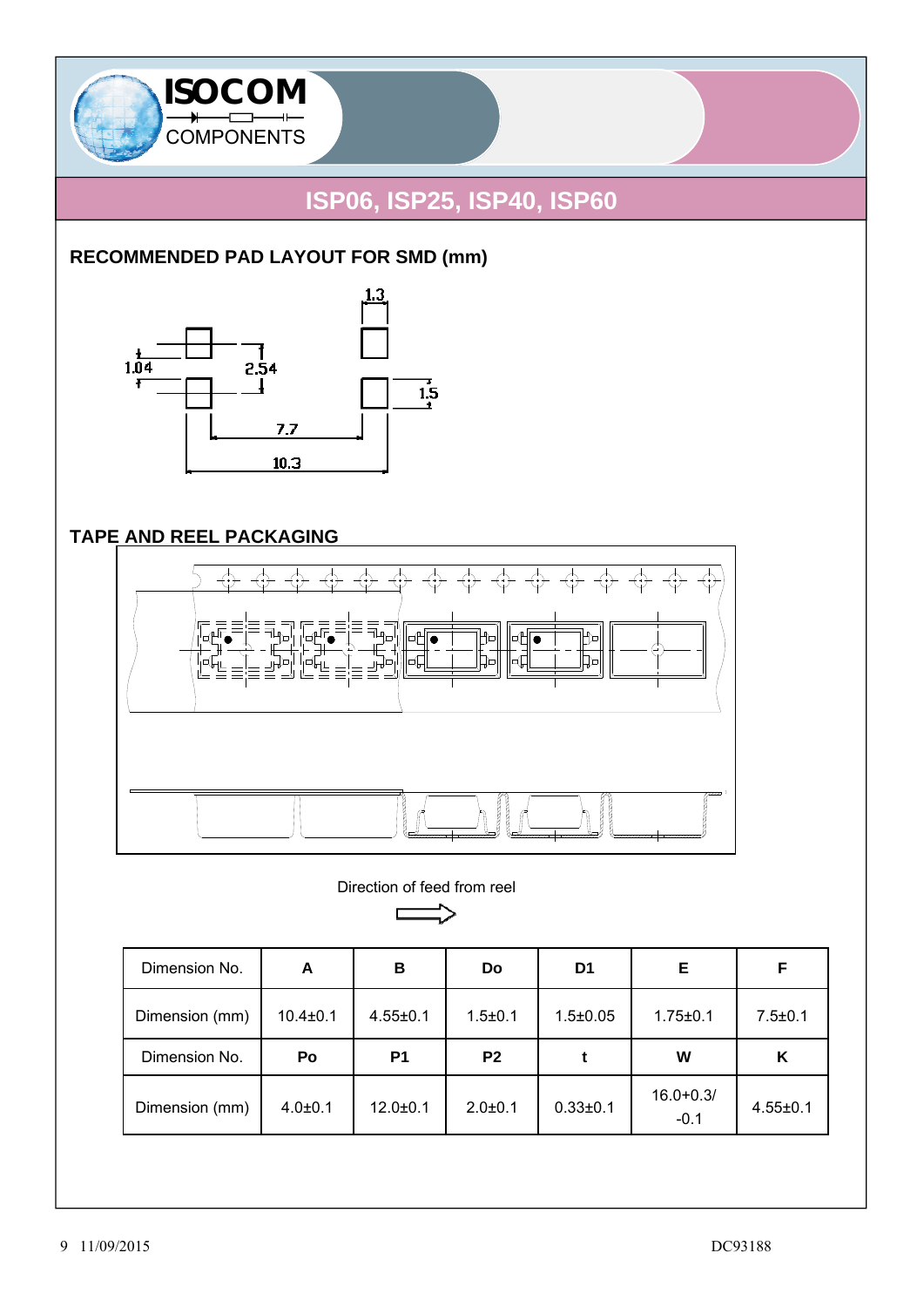

| <b>Preheat</b><br>- Min Temperature $(T_{SMIN})$<br>- Max Temperature (T <sub>SMAX</sub> )<br>- Time $T_{SMIN}$ to $T_{SMAX}$ (t <sub>s</sub> )                                                                                                                                     | $150^{\circ}$ C<br>$200^{\circ}$ C<br>$60s - 120s$                                                                  |
|-------------------------------------------------------------------------------------------------------------------------------------------------------------------------------------------------------------------------------------------------------------------------------------|---------------------------------------------------------------------------------------------------------------------|
| <b>Soldering Zone</b><br>- Peak Temperature $(T_P)$<br>- Liquidous Temperature $(T_L)$<br>- Time within 5°C of Actual Peak Temperature ( $T_P = 5$ °C)<br>- Time maintained above $T_L$ (t <sub>L</sub> )<br>- Ramp Up Rate $(T_L$ to $T_P)$<br>- Ramp Down Rate ( $T_P$ to $T_L$ ) | $260^{\circ}$ C<br>$217^{\circ}$ C<br>30 <sub>s</sub><br>$60s - 100s$<br>$3^{\circ}$ C/s max<br>$6^{\circ}$ C/s max |
| Average Ramp Up Rate ( $T_{\text{smax}}$ to $T_P$ )                                                                                                                                                                                                                                 | $3^{\circ}$ C/s max                                                                                                 |
| Time 25°C to Peak Temperature                                                                                                                                                                                                                                                       | 8 minutes max                                                                                                       |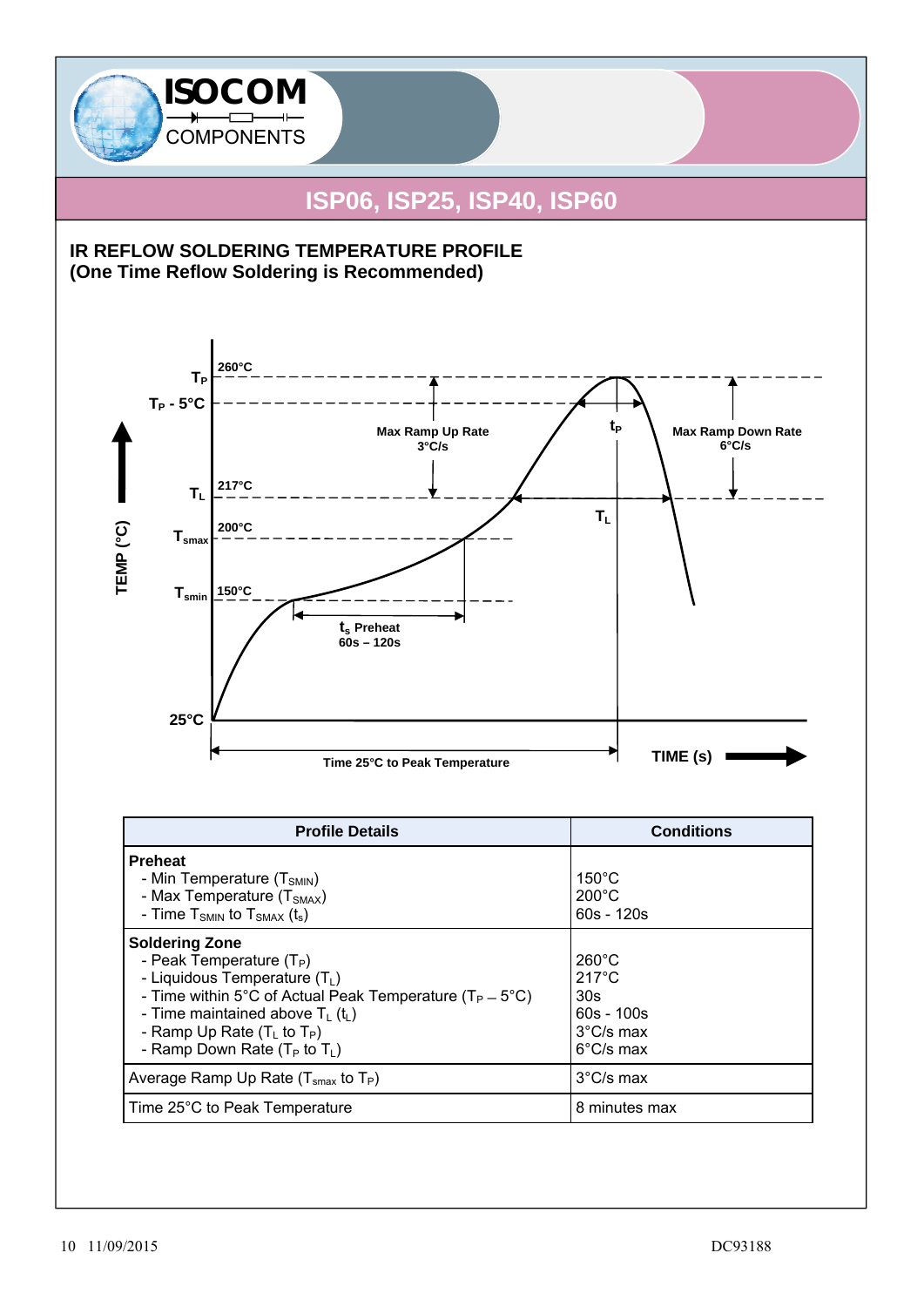#### **NOTES :**

- Isocom is continually improving the quality, reliability, function or design and Isocom reserves the right to make changes without further notices.
- The products shown in this publication are designed for the general use in electronic applications such as office automation equipment, communications devices, audio/visual equipment, electrical application and instrumentation.
- For equipment/application where high reliability or safety is required, such as space applications, nuclear power control equipment, medical equipment, etc., please contact our sales representatives.

- When requiring a device for any "specific" application, please contact our sales for advice.

- The contents described herein are subject to change without prior notice.
- Do not immerse device body in solder paste.

**ISOCOM** 

COMPONENTS